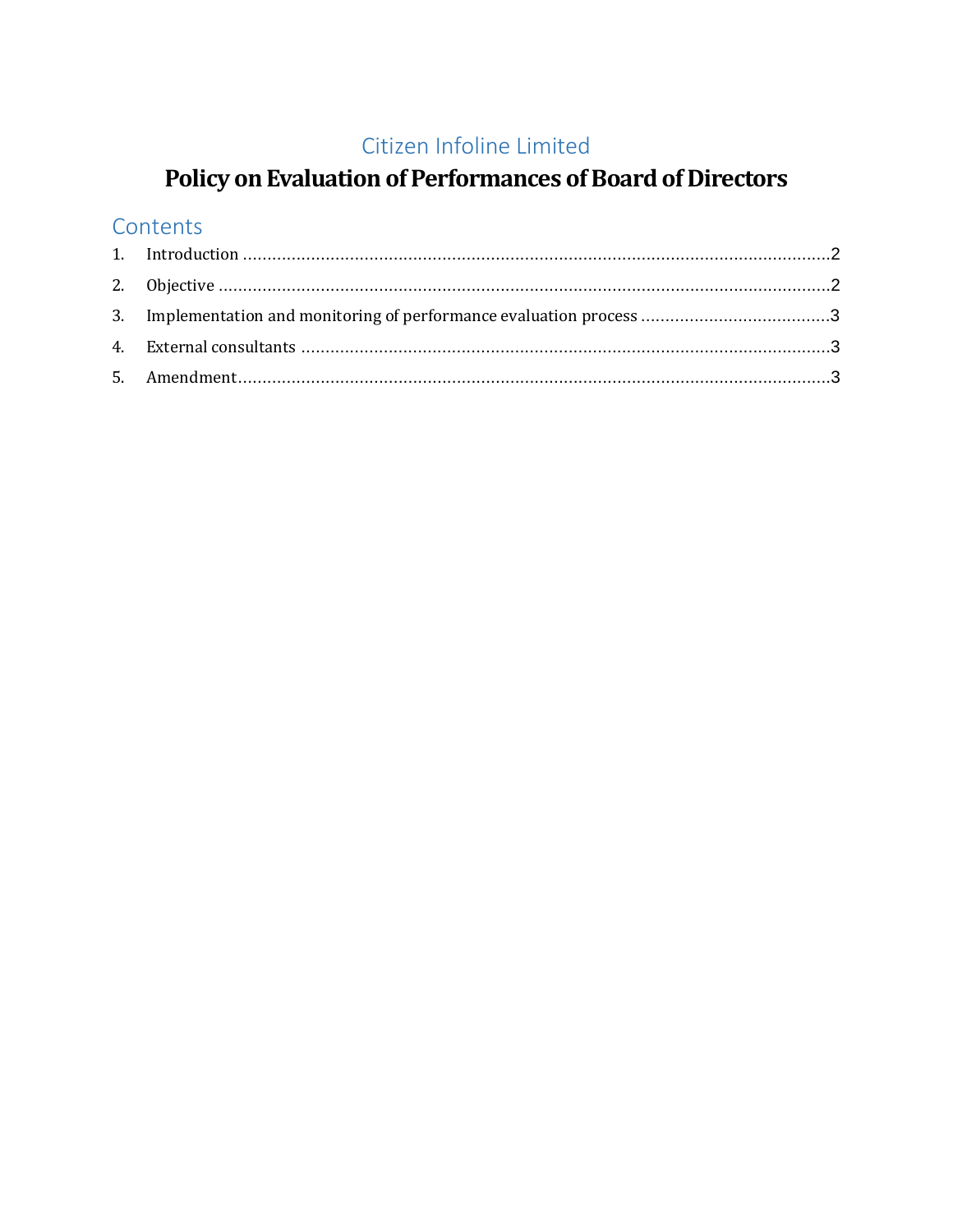## <span id="page-1-0"></span>1. Introduction

Citizen Infoline Limited (the "Company") conducts its operation under the overall direction of the Board of Directors within the framework laid down by various statutes, more particularly the Companies Act, 2013, the Articles of Association of the Company, the SEBI (Listing Obligations and Disclosure Requirements) Regulations, 2015 ("Listing Regulations"), internal code of conduct formulated by the Company for its internal execution.

The Company's Board of Directors are dedicated to act in good faith, exercise their judgment on an informed basis and in the best interest of the Company and its stakeholders. Section 178 of the Act provides that a policy is to be formulated by the Nomination and Remuneration Committee (" NRC") and recommend to the Board, setting the criteria based on which the performance of every director including the performance of the Board as a whole shall be assessed by the Board of Directors of the Company.

The Company firmly believes in the ideals of productive performances of its Board of Directors and keeping in mind these principles the Company has formulated this Policy.

## <span id="page-1-1"></span>2. Objective

The NRC shall:

- Formulate the criteria for determining qualifications, positive attributes and value addition of the directors of the Company.
- Formulation of criteria for evaluation of performances of Independent Directors, Whole time Directors / Non-Whole time Directors.
- Identify whether to extend or continue the term of appointment of the Directors on the basis of the report of their performance evaluation.
- Determine the remuneration payable to the Directors in Board.
- The Committee shall evaluate the performances of Directors at least once in a year or as and when needed / directed by the Board of Directors.
- An indicative list of factors upon which evaluation of performance can be conducted
	- Meeting participation & value contribution by a director.
	- Number of meetings attended.
	- Commitment (includes guidance provided to senior management outside of board/committee meetings)
	- Effective management of relationship with stakeholders.
	- Effective deployment of knowledge & expertise in the various fields.
	- Integrity & maintenance of confidentially.
	- Impact & influence inside / outside of the company.

We may from time to time use such parameters as prescribed by SEBI in its circular in relation to Guidance Note on Board Evaluation dated January 5, 2017.